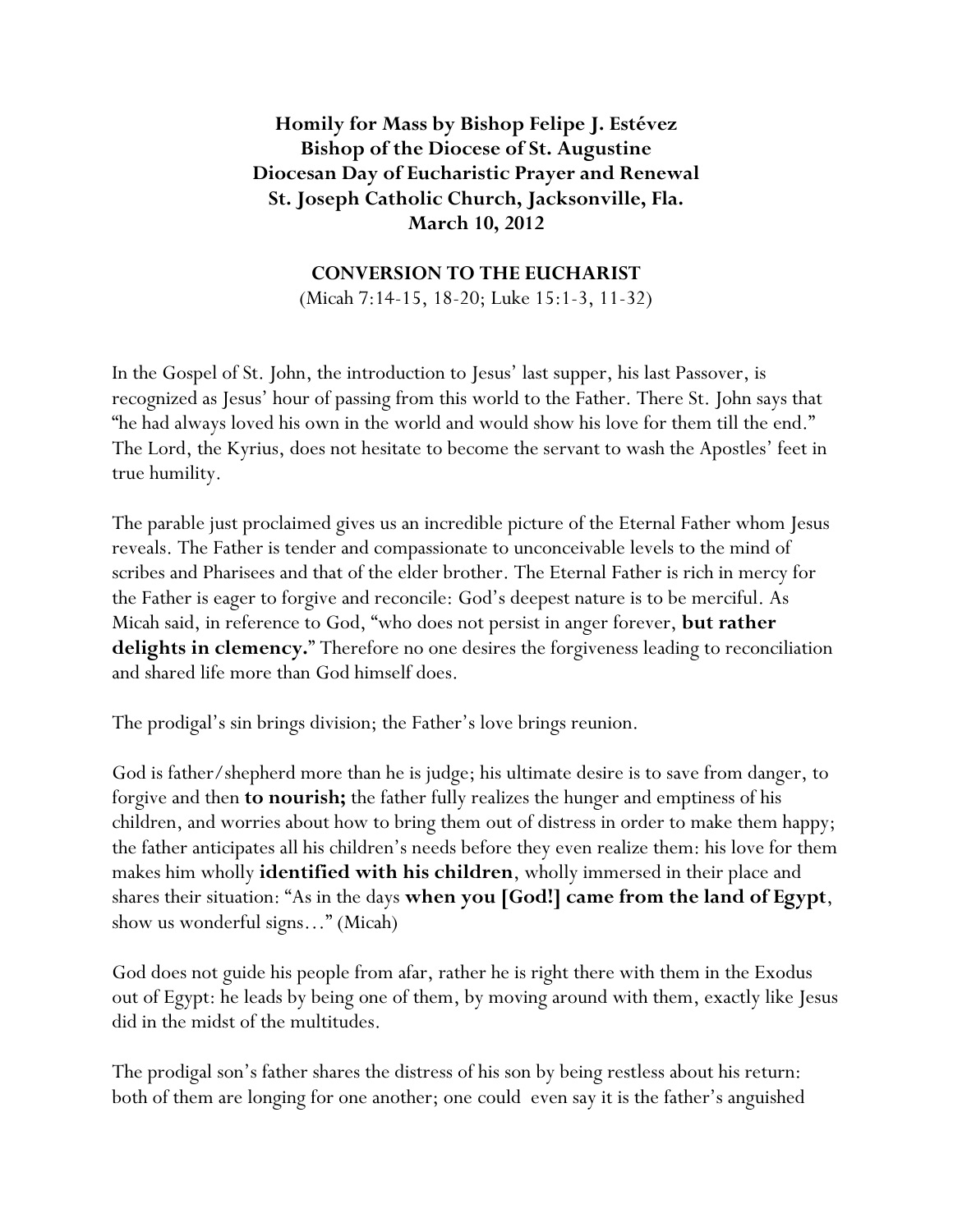expectation and desire for his son that, like a powerful radiation of grace, has the effect of converting his heart and making him come home.

 "When he had freely spent everything, a severe famine struck that country, and he found himself in dire need." Even as we are gorging ourselves on so many things, so much "junk food" of both the body and the soul, this **severe famine** represents our culture's tragic lack and disregard for precisely the only food that ultimately nourishes: **Christ himself, the food the Father wants to give us.**

The prodigal son had the great grace of **realizing his hunger and need,** and this put him on the way back to the Father. If the son experiences this deep change of heart, it is because of the effect on him of his father's longing for him to come back. *He would never have "converted" without the certain knowledge of his father's unconditional love for him.* He realized that his father's love was infinitely more powerful and lasting and trustworthy than his own sin and revolt.

"While he was still a long way off, his father caught sight of him, and was filled with compassion. He ran to his son, embraced him and kissed him. "This is the center, the treasure: the revelation of the Father's inmost heart. God's forgiveness is not a "rational choice," a grudging concession or an act of condescension. God *cannot help himself,* because his love for us melts his heart. The Eucharist invites us to become completely enfolded in the waves of love coming from our Father's heart. **GOD RUNS TOWARD THE REPENTANT SINNER!!!** 

 $423$  Take the fattened calf and slaughter it. Then let us celebrate with a feast,  $24$  because this son of mine was dead, and has come to life again; he was lost, and has been found. "This **fattened calf** is as excellent **Eucharistic image**. It symbolizes **the most precious thing the Father has to give,** the food that nourishes above all other foods, and which is also a solemn sign of celebration, what the father has saved for the most significant of occasions. And what is celebrated is *the reconciliation of God and sinners in the sacrificed Son.*

The Father holds nothing back, "he who did not spare his own Son…."

For St. Thomas, the Eucharist is the sacrament of the passion. The sacrament that makes present the whole Paschal mystery: repentance, death to the life of sin and yields to forgiveness, reconciliation and rising to new life, and festive banquet of celebration that reveals the love of the Father made manifest in his Gift, a Gift which nourishes and transforms and unites humankind to the Father when it is accepted and consumed *with the right dispositions of mind, heart and soul.*